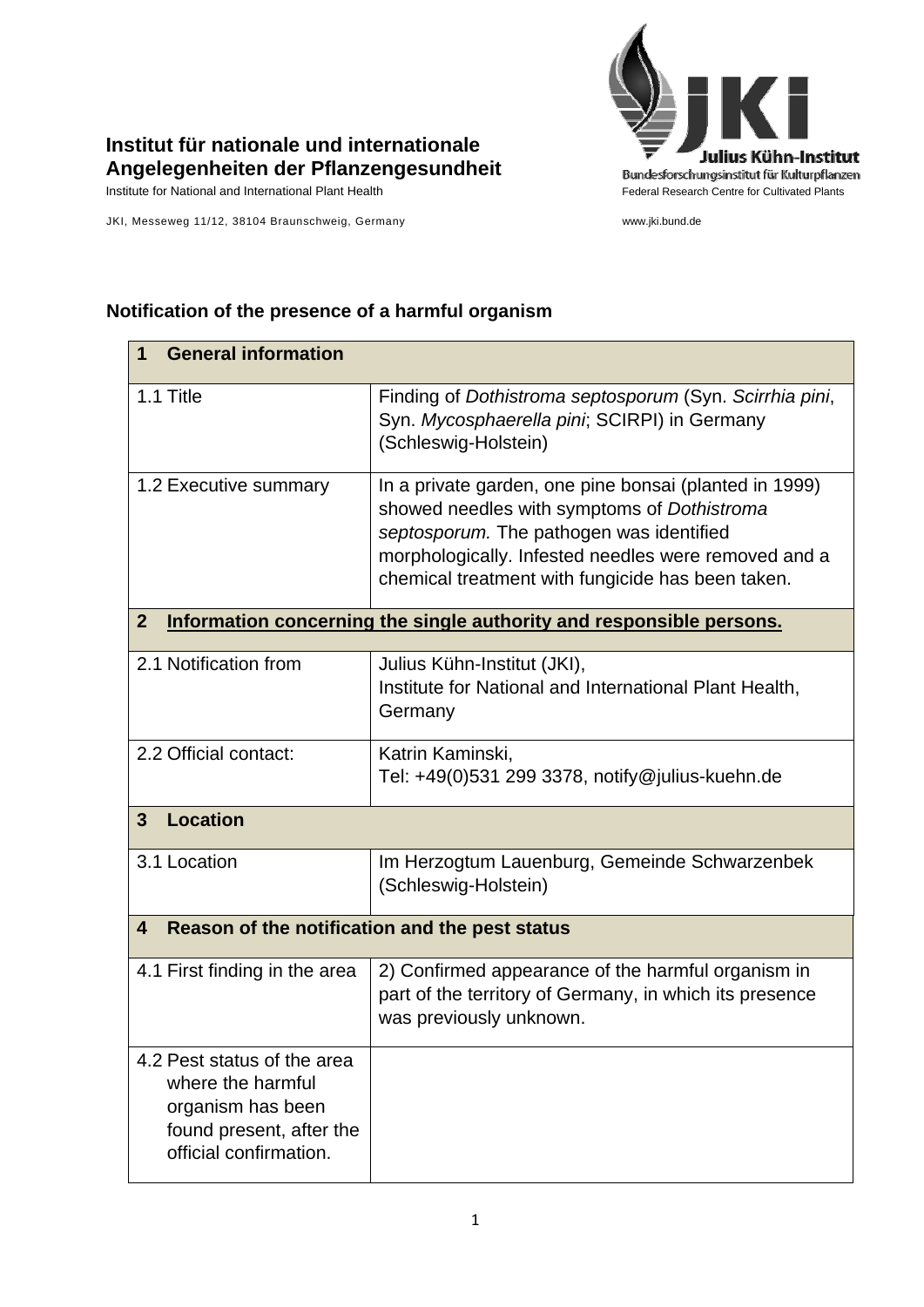| 4.3 Pest status in Germany before the<br>official confirmation of the presence,<br>or suspected presence, of the harmful<br>organism. | Present, few occurrences                                                                                                                             |
|---------------------------------------------------------------------------------------------------------------------------------------|------------------------------------------------------------------------------------------------------------------------------------------------------|
| 4.4 Pest status in Germany after the<br>official confirmation of the presence of<br>the harmful organism.                             | Present, few occurrences                                                                                                                             |
| Finding, sampling, testing and confirmation of the harmful organism.<br>5                                                             |                                                                                                                                                      |
| 5.1 How the presence or appearance of<br>the harmful organism was found.                                                              | Information submitted by private person.                                                                                                             |
| 5.2 Date of finding:                                                                                                                  | 23 June 2015                                                                                                                                         |
|                                                                                                                                       | A private person has sent a sample to the<br>plant protection service of Hamburg.                                                                    |
| 5.3 Sampling for laboratory analysis.                                                                                                 | The sample was taken by the private<br>person.                                                                                                       |
| 5.4 Name and address of the Laboratory.                                                                                               | Freie und Hansestadt Hamburg, Behörde<br>für Wirtschaft, Verkehr und Innovation,<br>Diagnostic Laboratory of the plant<br>protection service Hamburg |
| 5.5 Diagnostic method.                                                                                                                | The plant material was placed on culture<br>media for isolation of fungi. The pathogen<br>was identified morphologically by<br>microscopy.           |
| 5.6 Date of official confirmation of the                                                                                              | 13.07.2015                                                                                                                                           |
| harmful organism's identity.                                                                                                          | On 15 <sup>th</sup> July 2015 test result was sent to<br>the responsible plant protection service in<br>Schleswig-Holstein.                          |
| Infested area, and the severity and source of the outbreak in that area.<br>6                                                         |                                                                                                                                                      |
| 6.1 Size and delimitation of the infested<br>area.                                                                                    | 1 plant was found to be infested.                                                                                                                    |
| 6.2 Characteristics of the infested area<br>and its vicinity.                                                                         | open air – private garden plants for<br>planting (already planted)                                                                                   |
| 6.3 Host plants in the infested area and<br>its vicinity.                                                                             |                                                                                                                                                      |